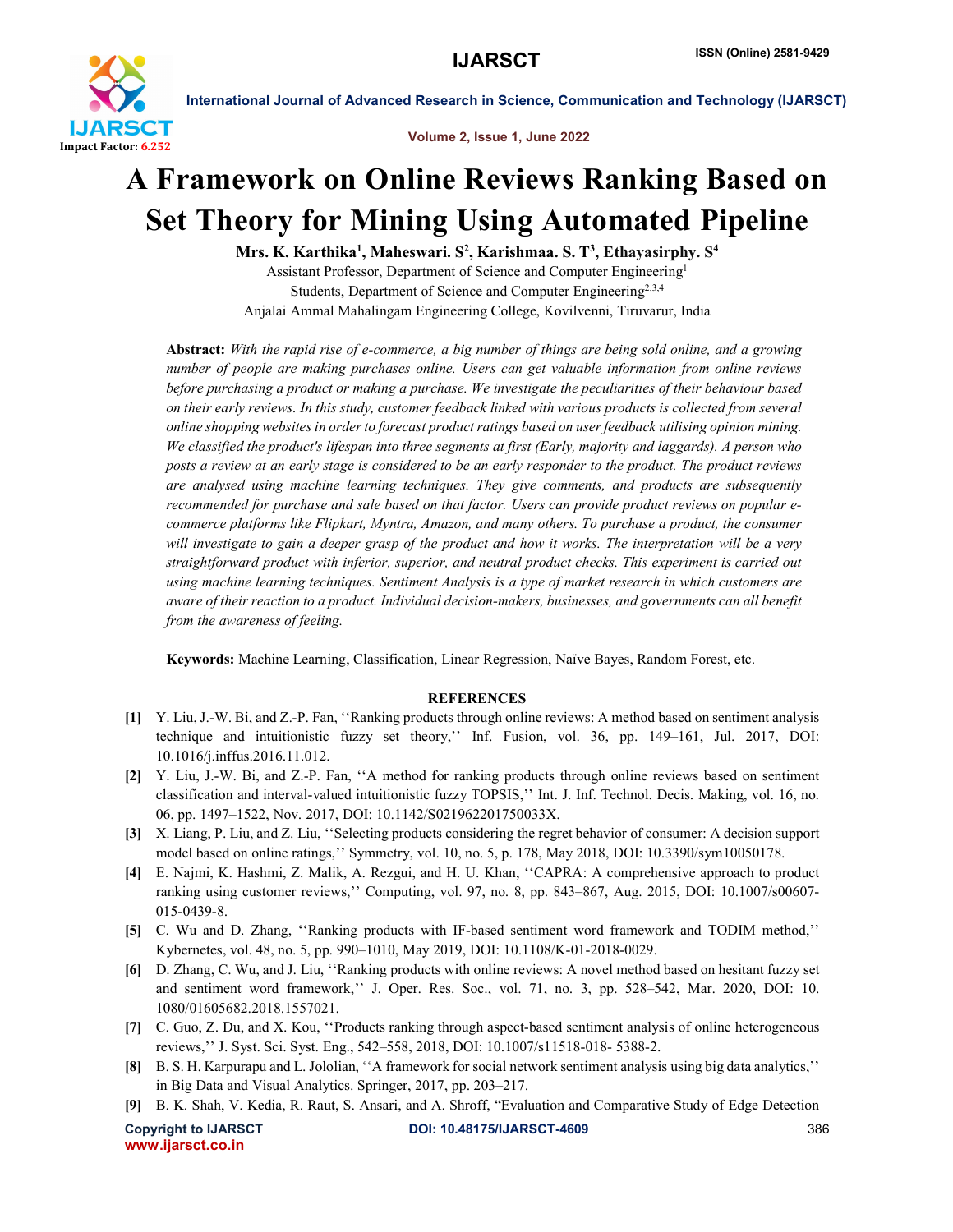

International Journal of Advanced Research in Science, Communication and Technology (IJARSCT)

### Volume 2, Issue 1, June 2022

Techniques," vol. 22, no. 5, pp. 6–15, 2020, DOI: 10.9790/0661- 2205030615.

- [10] S. Thapa, P. Singh, D. K. Jain, N. Bharill, A. Gupta, and M. Prasad, "Data-Driven Approach based on Feature Selection Technique for Early Diagnosis of Alzheimer's Disease", in 2020 International Joint Conference on Neural Networks (IJCNN), 2020: IEEE, 1-8, DOI: 10.1109/IJCNN48605.2020.9207359.
- [11] P. D. Turney, ''Thumbs up or thumbs down? Semantic orientation applied to unsupervised classification of reviews,'' 2002, arXiv:cs/0212032. [Online]. Available: https://arxiv.org/abs/cs/0212032
- [12] V. Vargas-Calderón, N. A. V. Sánchez, L. Calderón-Benavides, and J. E. Camargo, ''Sentiment polarity classification of tweets using an extended dictionary,'' Intel. Artif., vol. 21, no. 62, pp. 1–11, 2018, DOI: 10. 4114/intartif.vol21iss62pp1-12.
- [13] F. H. Khan, U. Qamar, and S. Bashir, ''ESAP: A decision support framework for enhanced sentiment analysis and polarity classification,'' Inf. Sci., vols. 367–368, pp. 862–873, Nov. 2016.
- [14] E. S. Tellez, S. Miranda-Jiménez, M. Graff, D. Moctezuma, R. R. Suárez, and O. S. Siordia, ''A simple approach to multilingual polarity classification in Twitter,'' Pattern Recognit. Lett., vol. 94, pp. 68–74, Jul. 2017.
- [15] B. Pang and L. Lee, ''Seeing stars: Exploiting class relationships for sentiment categorization with respect to rating scales,'' in Proc. 43rd Annu. Meeting Assoc. Comput. Linguistics - ACL, Jun. 2005, pp. 115–124, DOI: 10.3115/1219840.1219855.
- [16] S.-M. Kim and E. Hovy, ''Determining the sentiment of opinions,'' in Proc. 20th Int. Conf. Comput. Linguistics - COLING, 2004, p. 1367, DOI: 10.3115/1220355.1220555.
- [17] O. Appel, F. Chiclana, J. Carter, and H. Fujita, ''A hybrid approach to the sentiment analysis problem at the sentence level,'' Knowl-Based Syst., vol. 108, pp. 110–124, Sep. 2016.
- [18] T. Hayashi and H. Fujita, ''Word embeddings-based sentence-level sentiment analysis considering word importance,'' Acta Polytech. Hungarica, vol. 16, no. 7, p. 152, 2019.
- [19] Y. Xia, E. Cambria, and A. Hussain, ''AspNet: Aspect extraction by bootstrapping generalization and propagation using an aspect network,'' Cognit. Comput., vol. 7, no. 2, pp. 241–253, Apr. 2015.
- [20] Y. Wang, A. Sun, M. Huang, and X. Zhu, ''Aspect-level sentiment analysis using AS-capsules,'' in Proc. World Wide Web Conf. - WWW, 2019, pp. 2033–2044.
- [21] M. D. P. Salas-Zárate, J. Medina-Moreira, K. Lagos-Ortiz, H. Luna-Aveiga, M. Á. Rodríguez-García, and R. Valencia-García, ''Sentiment analysis on tweets about diabetes: An aspect-level approach,'' Comput. Math. Methods Med., vol. 2017, pp. 1–9, Feb. 2017.
- [22] D. Bollegala, D. Weir, and J. Carroll, ''Cross-domain sentiment classification using a sentiment sensitive thesaurus,'' IEEE Trans. Knowl. Data Eng., vol. 25, no. 8, pp. 1719–1731, Aug. 2013.
- [23] J. Blitzer, M. Dredze, and F. Pereira, ''Biographies, bollywood, boomboxes and blenders: Domain adaptation for sentiment classification,'' in Proc. 45th Annu. Meeting Assoc. Comput. Linguistics, Jun. 2007, pp. 440–447.
- [24] N. Li, S. Zhai, Z. Zhang, and B. Liu, ''Structural correspondence learning for cross-lingual sentiment classification with one-to-many mappings,'' 2016, arXiv:1611.08737. [Online]. Available: http://arxiv.org/ abs/1611.08737
- [25] R. González-Ibánez, S. Muresan, and N. Wacholder, ''Identifying sarcasm in twitter: A closer look,'' in Proc. 49th Annu. Meeting Assoc. Comput. Linguistics, Hum. Lang. Technol., 2011, pp. 581–586.
- [26] S. Thapa, S. Adhikari, U. Naseem, P. Singh, G. Bharathy, and M. Prasad, "Detecting Alzheimer's Disease by Exploiting Linguistic Information from Nepali Transcript," in International Conference on Neural Information Processing, 2020: Springer, pp. 176-184.
- [27] A. Ghimire, S. Thapa, A. K. Jha, S. Adhikari, and A. Kumar, "Accelerating Business Growth with Big Data and Artificial Intelligence", in 2020 Fourth International conference on I-SMAC (IoT in Social, Mobile, Analytics and Cloud), 2020: IEEE, pp. 441-448, DOI: 10.1109/I-SMAC49090.2020.9243318.
- [28] A. Ghimire, S. Thapa, A. K. Jha, A. Kumar, A. Kumar, and S. Adhikari, "AI and IoT Solutions for Tackling COVID-19 Pandemic", in 2020 International Conference on Electronics, communication and Aerospace Technology, 2020: IEEE.
- [29] J.-J. Peng, J.-Q. Wang, J. Wang, H.-Y. Zhang, and X.-H. Chen, ''Simplified neuromorphic sets and their applications in multi-criteria group decision-making problems,'' Int. J. Syst. Sci., vol. 47, no. 10, pp. 2342–2358, Jul. 2016, DOI: 10.1080/00207721.2014.994050.

www.ijarsct.co.in